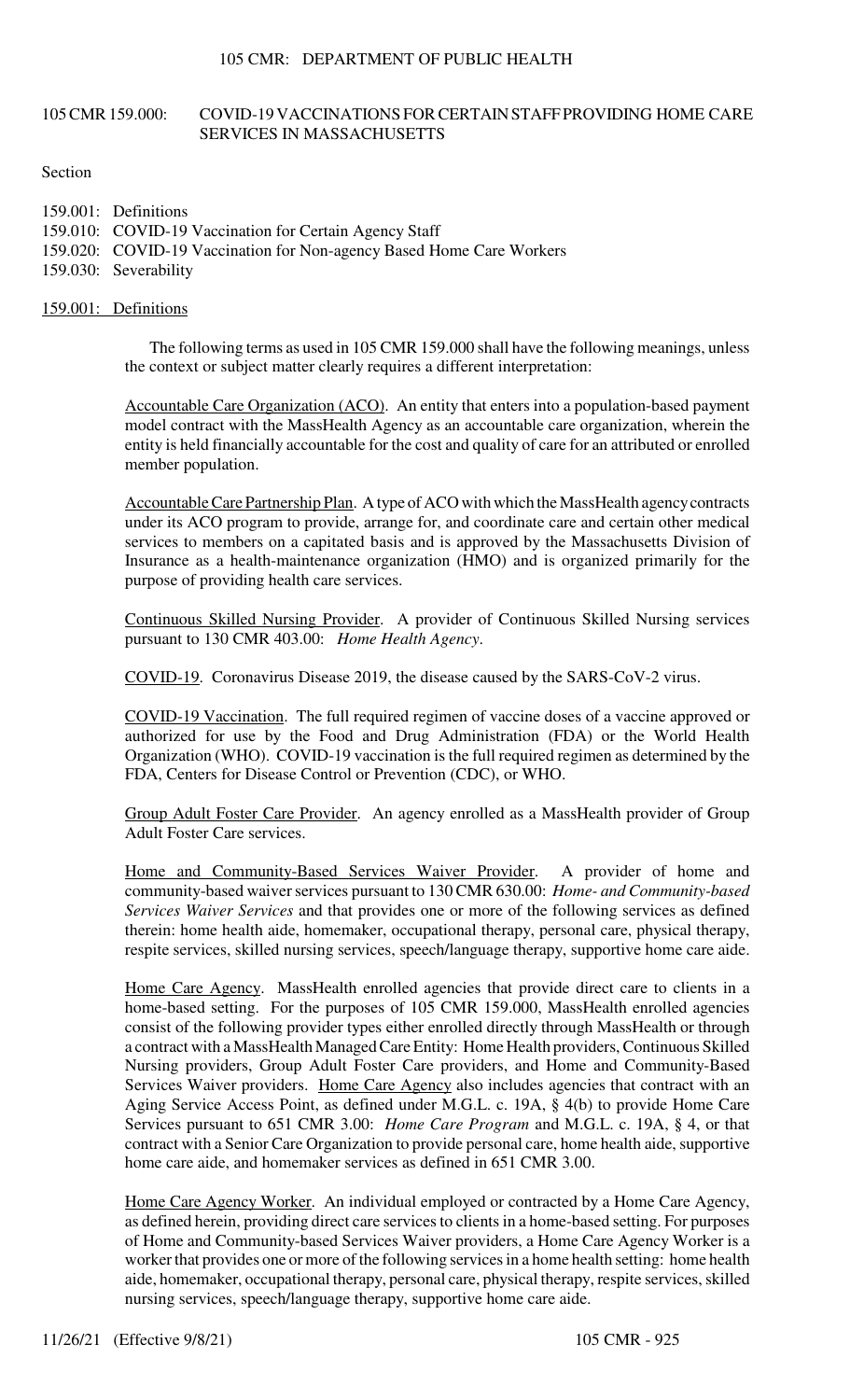#### 159.001: continued

Home Health Provider. A provider of Home Health services pursuant to 130 CMR 403.00: *Home Health Agency*.

Integrated Care Organization (ICO) (also known as a One Care plan). An organization with a comprehensive network of medical, behavioral health care, and long-term services and supports providers that integrates all components of care, either directly or through subcontracts, and has contracted with the Executive Office of Health and Human Services (EOHHS) and the Centers for Medicare and Medicaid Services (CMS) and been designated as an ICO to provide services to dual eligible individuals under M.G.L. c. 118E.

Independent Nurse. A nurse providing Independent Nursing Services pursuant to 130 CMR 414.000: *Independent Nurse*.

Managed Care Organization (MCO). Any entity with which the MassHealth agency contracts under its MCO program to provide, arrange for, and coordinate care and certain other medical services to members on a capitated basis, and is approved by the Massachusetts Division of Insurance as a health maintenance organization (HMO), and is organized primarily for the purpose of providing health care services.

MassHealth Agency. The Executive Office of Health and Human Services acting pursuant to Title XIX of the Social Security Act (42 U.S.C. 1396a *et seq*.), Title XXI of the Social Security Act (42 U.S.C. 1397aa *et seq*.), M.G.L. c. 118E, and other applicable laws and waivers to provide and pay for medical services to eligible members.

MassHealth Managed Care Entity. For the purposes of this regulation, a Managed Care Organization, an Accountable Care Partnership Plan, an Integrated Care Organization, or a Senior Care Organization.

Non-agency Based Home Care Worker. An Independent Nurse, a Personal Care Attendant, and any home care worker not employed or contracted by a Home Care Agency who provides direct care services to clients in a home-based setting pursuant to 651 CMR 3.00: *Home Care Program*.

Personal Care Attendant (PCA). An individual providing personal care services under the MassHealth PCA program pursuant to 130 CMR 422.000: *Personal Care Attendant Services*.

Senior Care Organization (SCO). A managed care organization that participates in MassHealth under a contract with the MassHealth agency to provide coordinated care and medical services through a comprehensive network to eligible members 65 years of age or older.

### 159.010: COVID-19 Vaccination for Certain Agency Staff

(A) Each Home Care Agency shall ensure all Home Care Agency Workers have received COVID-19 vaccination no later than October 31, 2021, unless an individual is subject to an exemption in accordance with 105 CMR 159.010(D). Consistent with any guidelines and schedule established by MassHealth or the Executive Office of Elder Affairs, as applicable, each Home Care Agency shall ensure that all Home Care Agency Workers maintain COVID-19 vaccination in accordance with CDC's Advisory Council on Immunization Practices recommendations as those recommendations may be updated (*e.g*. Home Care Agency Workers shall obtain all recommended boosters).

(B) Each Home Care Agency shall provide all Home Care Agency Workers with information about the risks and benefits of COVID-19 vaccination.

(C) Each Home Care Agency shall notify all Home Care Agency Workers of the COVID-19 vaccination requirements of 105 CMR 159.010 and shall provide information to all Home Care Agency Workers who cannot provide proof of current immunization against COVID-19 on how they can obtain a free vaccination unless an individual is subject to an exemption in accordance with 105 CMR 159.010(D).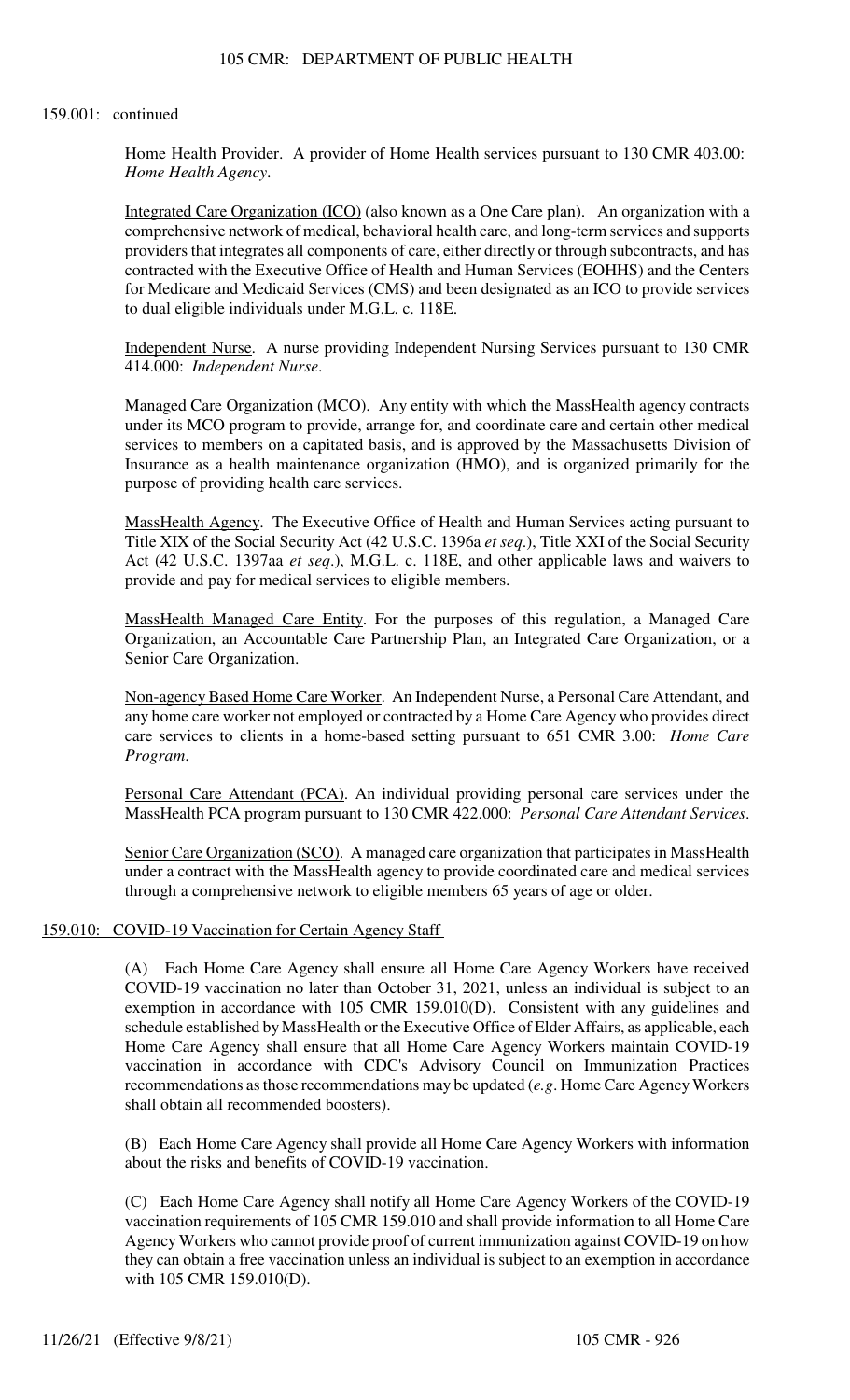### 159.010: continued

(D) Exceptions.

(1) A Home Care Agency shall exempt Home Care Agency Workers from the COVID-19 vaccination requirement in 105 CMR 159.010(A) if:

(a) the vaccine is medically contraindicated, which means administration of COVID-19 vaccine to that individual would likely be detrimental to the individual's health; provided, that the individual provides supporting documentation; or

(b) the individual objects to vaccination on the basis of a sincerely held religious belief; and

(c) the individual is able to perform their essential job functions with a reasonable accommodation that is not an undue burden on the Home Care Agency.

(2) An individual who declines vaccination due to medical contraindication or a sincerely held religious belief shall sign a statement certifying he or she received information about the risks and benefits of COVID-19 vaccination.

(E) Documentation.

(1) A Home Care Agency shall require and maintain for each Home Care Agency Worker proof of current COVID-19 vaccination pursuant to 105 CMR 159.010(A) or the individual's declination statement pursuant to 105 CMR 159.010(D) as applicable.

(2) Each Home Care Agency shall maintain an attestation that all Home Care Agency Workers have received current COVID-19 vaccination in accordance with 105 CMR  $159.010(A)$  or (D) as applicable.

(F) Reporting and Data Collection. Each Home Care Agency shall make available upon request documentation demonstrating the Home Care Agency's compliance with the Home Care Agency Worker vaccination requirements of 105 CMR 159.010(E), in accordance with reporting and data collection guidelines of MassHealth or the Executive Office of Elder Affairs, as applicable.

159.020: COVID-19 Vaccination for Non-agency Based Home Care Workers

(A) Consistent with any guidelines and schedule established by MassHealth or the Executive Office of Elder Affairs, as applicable, each Non-Agency Based Home Care Worker shall document no later than October 31, 2021 that they have received COVID-19 vaccination, unless such a Non-agency Based Home Care Worker is subject to an exemption in accordance with 105 CMR 159.020(B). Each Non-agency Based Home Care Worker shall maintain COVID-19 vaccination in accordance with CDC's Advisory Council on Immunization Practices recommendations as those recommendations may be updated (*e.g*. Non-agency Based Home Care Workers shall obtain all recommended boosters).

(B) Exceptions.

(1) An employer or the contracting entity, as applicable, shall exempt Non-Agency Based Home Care Workers from the COVID-19 vaccination requirement in 105 CMR 159.020(A) if:

(a) the vaccine is medically contraindicated, which means administration of COVID-19 vaccine to that individual would likely be detrimental to the individual's health; provided, that the individual provides supporting documentation; or

(b) the individual objects to vaccination on the basis of a sincerely held religious belief; and

(c) the individual is able to perform their essential job functions with a reasonable accommodation that is not an undue burden on the employer or contracting entity, as applicable.

(2) An individual who declines vaccination due to medical contraindication or a sincerely held religious belief shall sign a statement certifying he or she received information about the risks and benefits of COVID-19 vaccination.

(C) Documentation.

(1) A Non-agency Based Home Care Worker shall maintain individual proof of current COVID-19 vaccination pursuant to 105 CMR 159.020(A), or the individual's declination statement pursuant to 105 CMR 159.020(B).